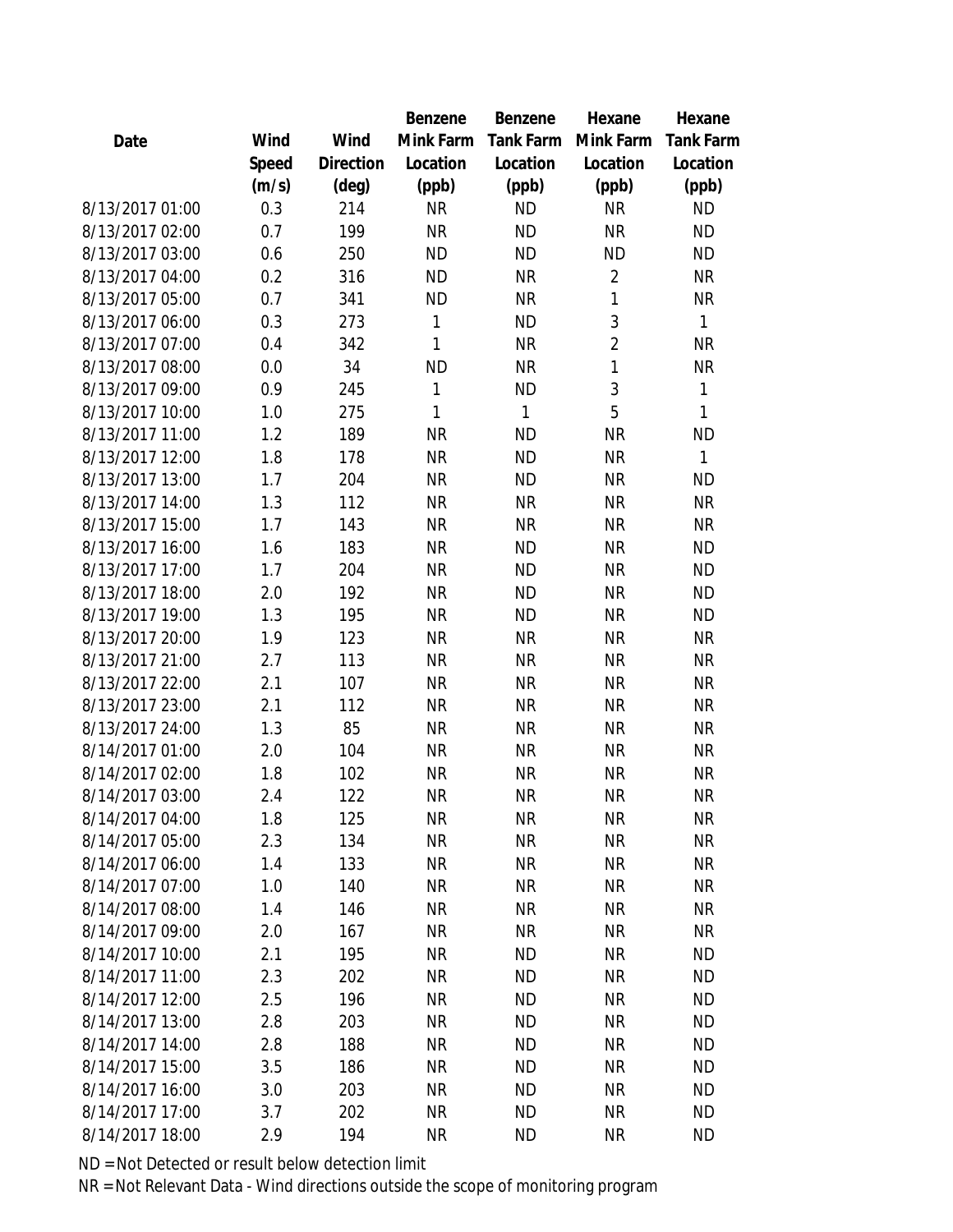|                 |       |                | Benzene      | Benzene   | Hexane         | Hexane           |
|-----------------|-------|----------------|--------------|-----------|----------------|------------------|
| Date            | Wind  | Wind           | Mink Farm    | Tank Farm | Mink Farm      | <b>Tank Farm</b> |
|                 | Speed | Direction      | Location     | Location  | Location       | Location         |
|                 | (m/s) | $(\text{deg})$ | (ppb)        | (ppb)     | (ppb)          | (ppb)            |
| 8/14/2017 19:00 | 2.6   | 184            | <b>NR</b>    | <b>ND</b> | <b>NR</b>      | <b>ND</b>        |
| 8/14/2017 20:00 | 2.9   | 169            | <b>NR</b>    | <b>NR</b> | <b>NR</b>      | <b>NR</b>        |
| 8/14/2017 21:00 | 2.4   | 162            | <b>NR</b>    | <b>NR</b> | <b>NR</b>      | <b>NR</b>        |
| 8/14/2017 22:00 | 2.8   | 167            | <b>NR</b>    | <b>NR</b> | <b>NR</b>      | <b>NR</b>        |
| 8/14/2017 23:00 | 3.0   | 169            | <b>NR</b>    | <b>NR</b> | <b>NR</b>      | <b>NR</b>        |
| 8/14/2017 24:00 | 2.1   | 190            | <b>NR</b>    | <b>ND</b> | <b>NR</b>      | <b>ND</b>        |
| 8/15/2017 01:00 | 2.3   | 196            | <b>NR</b>    | <b>ND</b> | <b>NR</b>      | <b>ND</b>        |
| 8/15/2017 02:00 | 2.6   | 207            | <b>NR</b>    | <b>ND</b> | <b>NR</b>      | <b>ND</b>        |
| 8/15/2017 03:00 | 3.2   | 224            | <b>NR</b>    | <b>ND</b> | <b>NR</b>      | 1                |
| 8/15/2017 04:00 | 2.0   | 222            | <b>NR</b>    | 1         | <b>NR</b>      | 4                |
| 8/15/2017 05:00 | 1.6   | 242            | <b>ND</b>    | 1         | <b>ND</b>      | $\overline{2}$   |
| 8/15/2017 06:00 | 1.4   | 242            | <b>ND</b>    | 1         | <b>ND</b>      | $\overline{2}$   |
| 8/15/2017 07:00 | 1.0   | 249            | <b>ND</b>    | 1         | <b>ND</b>      | 1                |
| 8/15/2017 08:00 | 0.8   | 290            | <b>ND</b>    | <b>NR</b> | <b>ND</b>      | <b>NR</b>        |
| 8/15/2017 09:00 | 1.4   | 352            | <b>ND</b>    | <b>NR</b> | <b>ND</b>      | <b>NR</b>        |
| 8/15/2017 10:00 | 1.9   | 20             | $\mathbf{1}$ | <b>NR</b> | $\overline{2}$ | <b>NR</b>        |
| 8/15/2017 11:00 | 1.5   | 35             | <b>ND</b>    | <b>NR</b> | <b>ND</b>      | <b>NR</b>        |
| 8/15/2017 12:00 | 1.7   | 349            | <b>ND</b>    | <b>NR</b> | <b>ND</b>      | <b>NR</b>        |
| 8/15/2017 13:00 | 1.3   | 8              | <b>ND</b>    | <b>NR</b> | <b>ND</b>      | <b>NR</b>        |
| 8/15/2017 14:00 | 1.1   | 80             | <b>NR</b>    | <b>NR</b> | <b>NR</b>      | <b>NR</b>        |
| 8/15/2017 15:00 | 2.2   | 223            | <b>NR</b>    | <b>ND</b> | <b>NR</b>      | <b>ND</b>        |
| 8/15/2017 16:00 | 2.9   | 321            | <b>ND</b>    | <b>NR</b> | <b>ND</b>      | <b>NR</b>        |
| 8/15/2017 17:00 | 3.3   | 45             | <b>NR</b>    | <b>NR</b> | <b>NR</b>      | <b>NR</b>        |
| 8/15/2017 18:00 | 2.9   | 49             | <b>NR</b>    | <b>NR</b> | <b>NR</b>      | <b>NR</b>        |
| 8/15/2017 19:00 | 3.2   | 44             | <b>NR</b>    | <b>NR</b> | <b>NR</b>      | <b>NR</b>        |
| 8/15/2017 20:00 | 2.3   | 48             | <b>NR</b>    | <b>NR</b> | <b>NR</b>      | <b>NR</b>        |
| 8/15/2017 21:00 | 1.8   | 50             | <b>NR</b>    | <b>NR</b> | <b>NR</b>      | <b>NR</b>        |
| 8/15/2017 22:00 | 1.6   | 57             | <b>NR</b>    | <b>NR</b> | <b>NR</b>      | <b>NR</b>        |
| 8/15/2017 23:00 | 1.6   | 47             | <b>NR</b>    | <b>NR</b> | <b>NR</b>      | <b>NR</b>        |
| 8/15/2017 24:00 | 1.0   | 49             | <b>NR</b>    | <b>NR</b> | <b>NR</b>      | <b>NR</b>        |
| 8/16/2017 01:00 | 0.8   | 60             | <b>NR</b>    | <b>NR</b> | <b>NR</b>      | <b>NR</b>        |
| 8/16/2017 02:00 | 1.2   | 57             | <b>NR</b>    | <b>NR</b> | <b>NR</b>      | <b>NR</b>        |
| 8/16/2017 03:00 | 1.5   | 65             | <b>NR</b>    | <b>NR</b> | <b>NR</b>      | <b>NR</b>        |
| 8/16/2017 04:00 | 1.5   | 65             | <b>NR</b>    | <b>NR</b> | <b>NR</b>      | <b>NR</b>        |
| 8/16/2017 05:00 | 1.7   | 75             | <b>NR</b>    | <b>NR</b> | <b>NR</b>      | <b>NR</b>        |
| 8/16/2017 06:00 | 1.4   | 58             | <b>NR</b>    | <b>NR</b> | <b>NR</b>      | <b>NR</b>        |
| 8/16/2017 07:00 | 1.6   | 69             | <b>NR</b>    | <b>NR</b> | <b>NR</b>      | <b>NR</b>        |
| 8/16/2017 08:00 | 1.8   | 75             | <b>NR</b>    | <b>NR</b> | <b>NR</b>      | <b>NR</b>        |
| 8/16/2017 09:00 | 2.5   | 99             | <b>NR</b>    | <b>NR</b> | <b>NR</b>      | <b>NR</b>        |
| 8/16/2017 10:00 | 2.3   | 116            | <b>NR</b>    | <b>NR</b> | <b>NR</b>      | <b>NR</b>        |
| 8/16/2017 11:00 | 2.1   | 120            | <b>NR</b>    | <b>NR</b> | <b>NR</b>      | <b>NR</b>        |
| 8/16/2017 12:00 | 2.8   | 150            | <b>NR</b>    | <b>NR</b> | <b>NR</b>      | <b>NR</b>        |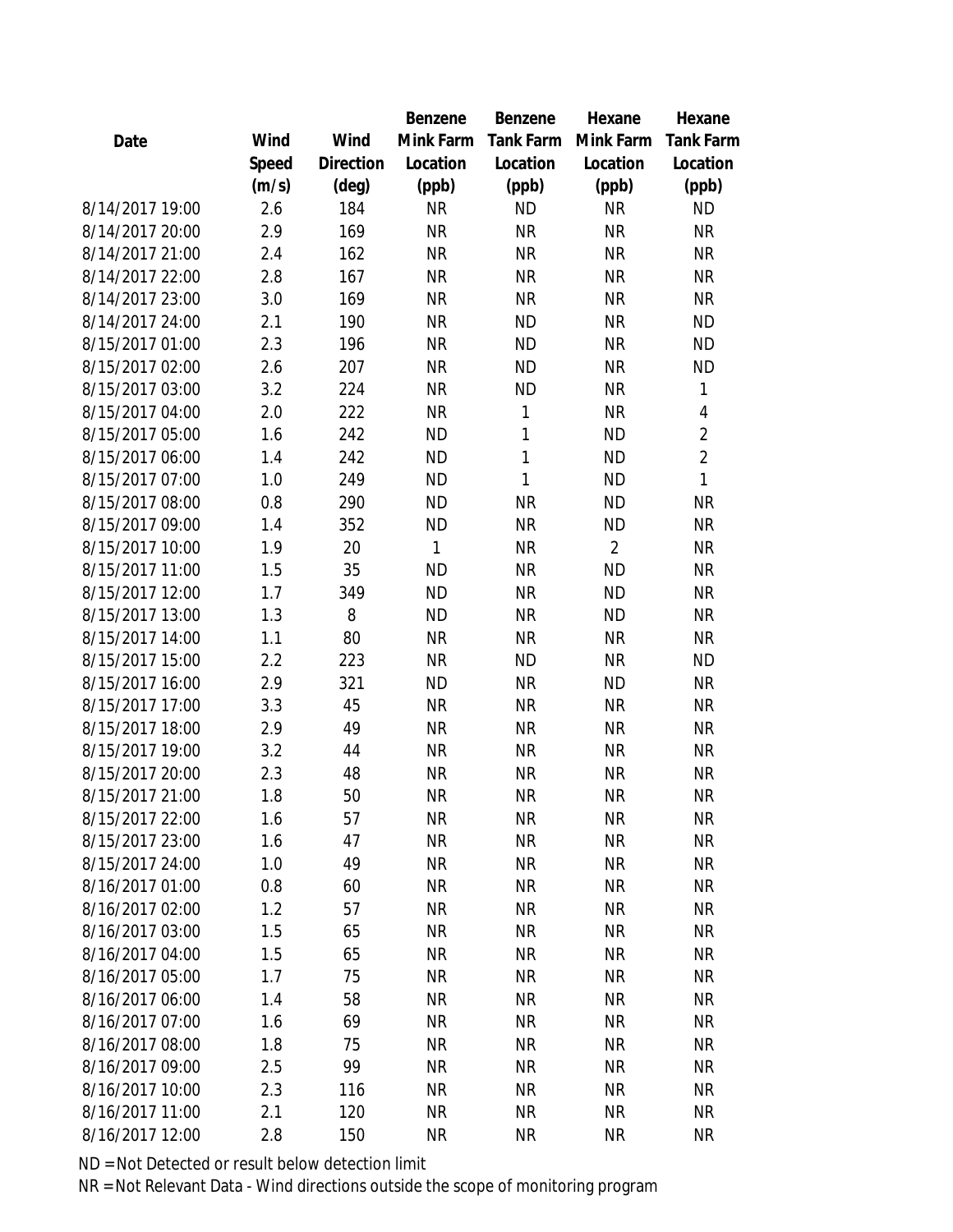|                 |       |           | Benzene   | Benzene        | Hexane    | Hexane           |
|-----------------|-------|-----------|-----------|----------------|-----------|------------------|
| Date            | Wind  | Wind      | Mink Farm | Tank Farm      | Mink Farm | <b>Tank Farm</b> |
|                 | Speed | Direction | Location  | Location       | Location  | Location         |
|                 | (m/s) | (deg)     | (ppb)     | (ppb)          | (ppb)     | (ppb)            |
| 8/16/2017 13:00 | 3.9   | 168       | <b>NR</b> | <b>NR</b>      | <b>NR</b> | <b>NR</b>        |
| 8/16/2017 14:00 | 4.8   | 159       | <b>NR</b> | <b>NR</b>      | <b>NR</b> | <b>NR</b>        |
| 8/16/2017 15:00 | 5.0   | 159       | <b>NR</b> | <b>NR</b>      | <b>NR</b> | <b>NR</b>        |
| 8/16/2017 16:00 | 5.1   | 166       | <b>NR</b> | <b>NR</b>      | <b>NR</b> | <b>NR</b>        |
| 8/16/2017 17:00 | 5.0   | 179       | <b>NR</b> | <b>ND</b>      | <b>NR</b> | <b>ND</b>        |
| 8/16/2017 18:00 | 1.6   | 106       | <b>NR</b> | <b>NR</b>      | <b>NR</b> | <b>NR</b>        |
| 8/16/2017 19:00 | 2.4   | 128       | <b>NR</b> | <b>NR</b>      | <b>NR</b> | <b>NR</b>        |
| 8/16/2017 20:00 | 2.2   | 143       | <b>NR</b> | <b>NR</b>      | <b>NR</b> | <b>NR</b>        |
| 8/16/2017 21:00 | 2.6   | 157       | <b>NR</b> | <b>NR</b>      | <b>NR</b> | <b>NR</b>        |
| 8/16/2017 22:00 | 3.4   | 153       | <b>NR</b> | <b>NR</b>      | <b>NR</b> | <b>NR</b>        |
| 8/16/2017 23:00 | 5.4   | 162       | <b>NR</b> | <b>NR</b>      | <b>NR</b> | <b>NR</b>        |
| 8/16/2017 24:00 | 5.0   | 176       | <b>NR</b> | <b>ND</b>      | <b>NR</b> | <b>ND</b>        |
| 8/17/2017 01:00 | 4.4   | 175       | <b>NR</b> | <b>ND</b>      | <b>NR</b> | <b>ND</b>        |
| 8/17/2017 02:00 | 3.9   | 189       | <b>NR</b> | <b>ND</b>      | <b>NR</b> | <b>ND</b>        |
| 8/17/2017 03:00 | 3.3   | 194       | <b>NR</b> | <b>ND</b>      | <b>NR</b> | <b>ND</b>        |
| 8/17/2017 04:00 | 4.0   | 187       | <b>NR</b> | <b>ND</b>      | <b>NR</b> | <b>ND</b>        |
| 8/17/2017 05:00 | 4.0   | 186       | <b>NR</b> | <b>ND</b>      | <b>NR</b> | <b>ND</b>        |
| 8/17/2017 06:00 | 3.9   | 184       | <b>NR</b> | <b>ND</b>      | <b>NR</b> | <b>ND</b>        |
| 8/17/2017 07:00 | 3.9   | 185       | <b>NR</b> | <b>ND</b>      | <b>NR</b> | <b>ND</b>        |
| 8/17/2017 08:00 | 3.8   | 187       | <b>NR</b> | <b>ND</b>      | <b>NR</b> | <b>ND</b>        |
| 8/17/2017 09:00 | 4.3   | 188       | <b>NR</b> | <b>ND</b>      | <b>NR</b> | <b>ND</b>        |
| 8/17/2017 10:00 | 4.3   | 199       | <b>NR</b> | <b>ND</b>      | <b>NR</b> | <b>ND</b>        |
| 8/17/2017 11:00 | 5.4   | 215       | <b>NR</b> | <b>ND</b>      | <b>NR</b> | <b>ND</b>        |
| 8/17/2017 12:00 | 5.2   | 224       | <b>NR</b> | <b>ND</b>      | <b>NR</b> | <b>ND</b>        |
| 8/17/2017 13:00 | 5.9   | 230       | <b>ND</b> | <b>ND</b>      | <b>ND</b> | <b>ND</b>        |
| 8/17/2017 14:00 | 6.9   | 234       | <b>ND</b> | <b>ND</b>      | <b>ND</b> | 1                |
| 8/17/2017 15:00 | 6.4   | 248       | <b>ND</b> | <b>ND</b>      | <b>ND</b> | $\overline{2}$   |
| 8/17/2017 16:00 | 6.8   | 253       | <b>ND</b> | 1              | <b>ND</b> | $\overline{2}$   |
| 8/17/2017 17:00 | 6.3   | 248       | <b>ND</b> | ΝD             | <b>ND</b> | 1                |
| 8/17/2017 18:00 | 6.1   | 250       | <b>ND</b> | 1              | <b>ND</b> | $\overline{2}$   |
| 8/17/2017 19:00 | 6.1   | 245       | <b>ND</b> | 1              | <b>ND</b> | $\overline{2}$   |
| 8/17/2017 20:00 | 5.6   | 247       | <b>ND</b> | ΝD             | <b>ND</b> | 1                |
| 8/17/2017 21:00 | 4.7   | 255       | <b>ND</b> | 1              | <b>ND</b> | 2                |
| 8/17/2017 22:00 | 4.4   | 259       | <b>ND</b> | 1              | <b>ND</b> | $\overline{2}$   |
| 8/17/2017 23:00 | 4.0   | 253       | <b>ND</b> | 1              | <b>ND</b> | $\overline{2}$   |
| 8/17/2017 24:00 | 4.2   | 248       | <b>ND</b> | 1              | <b>ND</b> | $\overline{2}$   |
| 8/18/2017 01:00 | 4.1   | 254       | <b>ND</b> | 1              | <b>ND</b> | $\mathbf{1}$     |
| 8/18/2017 02:00 | 3.3   | 263       | <b>ND</b> | 1              | <b>ND</b> | $\overline{2}$   |
| 8/18/2017 03:00 | 3.2   | 262       | <b>ND</b> | 1              | <b>ND</b> | 3                |
| 8/18/2017 04:00 | 2.8   | 268       | <b>ND</b> | $\overline{2}$ | <b>ND</b> | 3                |
| 8/18/2017 05:00 | 2.7   | 274       | <b>ND</b> | 1              | 1         | 1                |
| 8/18/2017 06:00 | 2.5   | 268       | <b>ND</b> | 1              | 1         | 1                |